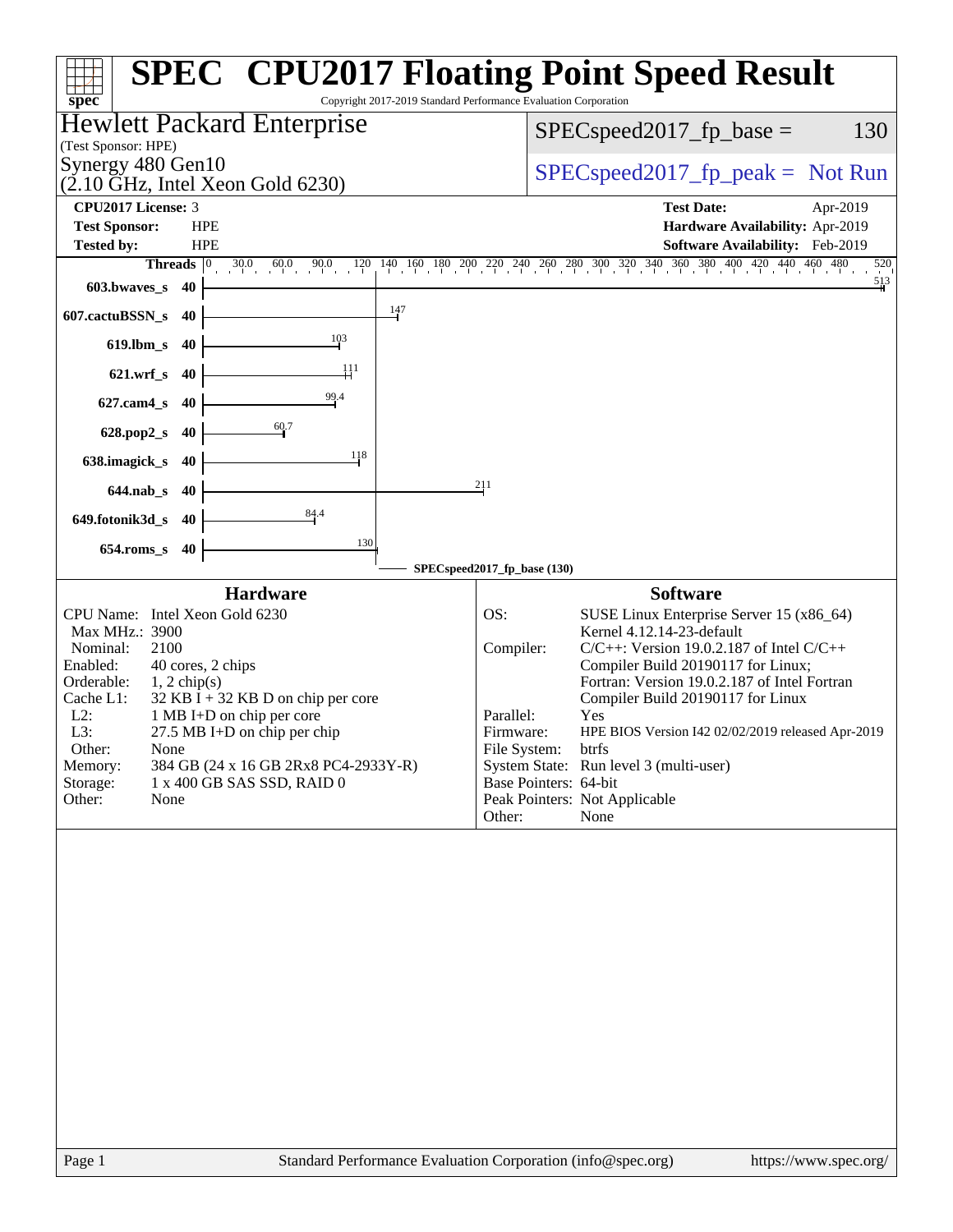# **[SPEC CPU2017 Floating Point Speed Result](http://www.spec.org/auto/cpu2017/Docs/result-fields.html#SPECCPU2017FloatingPointSpeedResult)**

Copyright 2017-2019 Standard Performance Evaluation Corporation

### Hewlett Packard Enterprise

(Test Sponsor: HPE)

**[spec](http://www.spec.org/)**

(2.10 GHz, Intel Xeon Gold 6230)

 $SPEC speed2017_fp\_base = 130$ 

## Synergy 480 Gen10  $SPEC speed2017$  fp\_peak = Not Run

**[CPU2017 License:](http://www.spec.org/auto/cpu2017/Docs/result-fields.html#CPU2017License)** 3 **[Test Date:](http://www.spec.org/auto/cpu2017/Docs/result-fields.html#TestDate)** Apr-2019 **[Test Sponsor:](http://www.spec.org/auto/cpu2017/Docs/result-fields.html#TestSponsor)** HPE **[Hardware Availability:](http://www.spec.org/auto/cpu2017/Docs/result-fields.html#HardwareAvailability)** Apr-2019 **[Tested by:](http://www.spec.org/auto/cpu2017/Docs/result-fields.html#Testedby)** HPE **[Software Availability:](http://www.spec.org/auto/cpu2017/Docs/result-fields.html#SoftwareAvailability)** Feb-2019

### **[Results Table](http://www.spec.org/auto/cpu2017/Docs/result-fields.html#ResultsTable)**

|                          | <b>Base</b>                |                |                |                |       | <b>Peak</b>    |            |                |                |              |                |              |                |              |
|--------------------------|----------------------------|----------------|----------------|----------------|-------|----------------|------------|----------------|----------------|--------------|----------------|--------------|----------------|--------------|
| <b>Benchmark</b>         | <b>Threads</b>             | <b>Seconds</b> | Ratio          | <b>Seconds</b> | Ratio | <b>Seconds</b> | Ratio      | <b>Threads</b> | <b>Seconds</b> | <b>Ratio</b> | <b>Seconds</b> | <b>Ratio</b> | <b>Seconds</b> | <b>Ratio</b> |
| 603.bwayes s             | 40                         | 115            | 513            | 115            | 513   | 115            | 511        |                |                |              |                |              |                |              |
| 607.cactuBSSN s          | 40                         | 114            | 146            | 113            | 147   | 114            | 147        |                |                |              |                |              |                |              |
| $619.$ lbm s             | 40                         | 51.1           | 103            | 51.0           | 103   | 51.1           | 102        |                |                |              |                |              |                |              |
| $621.wrf$ s              | 40                         | 123            | 107            | 119            | 112   | 119            | <u>111</u> |                |                |              |                |              |                |              |
| $627$ .cam $4 \text{ s}$ | 40                         | 88.8           | 99.8           | 89.1           | 99.4  | 89.2           | 99.4       |                |                |              |                |              |                |              |
| $628.pop2_s$             | 40                         | <u>196</u>     | 60.7           | 197            | 60.2  | 194            | 61.1       |                |                |              |                |              |                |              |
| 638.imagick_s            | 40                         | 123            | 117            | 123            | 118   | 123            | 118        |                |                |              |                |              |                |              |
| $644$ .nab s             | 40                         | 82.7           | 211            | 82.7           | 211   | 82.8           | 211        |                |                |              |                |              |                |              |
| 649.fotonik3d s          | 40                         | 108            | 84.4           | 108            | 84.5  | 109            | 83.7       |                |                |              |                |              |                |              |
| $654$ .roms s            | 40                         | 120            | 131            | 121            | 130   | 121            | <b>130</b> |                |                |              |                |              |                |              |
|                          | $SPEC speed2017$ fp base = |                | 130            |                |       |                |            |                |                |              |                |              |                |              |
|                          | $SPECspeed2017_fp\_peak =$ |                | <b>Not Run</b> |                |       |                |            |                |                |              |                |              |                |              |

Results appear in the [order in which they were run.](http://www.spec.org/auto/cpu2017/Docs/result-fields.html#RunOrder) Bold underlined text [indicates a median measurement](http://www.spec.org/auto/cpu2017/Docs/result-fields.html#Median).

### **[Operating System Notes](http://www.spec.org/auto/cpu2017/Docs/result-fields.html#OperatingSystemNotes)**

 Stack size set to unlimited using "ulimit -s unlimited" Transparent Huge Pages enabled by default Prior to runcpu invocation Filesystem page cache synced and cleared with: sync; echo 3> /proc/sys/vm/drop\_caches

### **[General Notes](http://www.spec.org/auto/cpu2017/Docs/result-fields.html#GeneralNotes)**

Environment variables set by runcpu before the start of the run: KMP\_AFFINITY = "granularity=core,compact" LD\_LIBRARY\_PATH = "/home/cpu2017\_u2/lib/ia32:/home/cpu2017\_u2/lib/intel64" OMP\_STACKSIZE = "192M"

 Binaries compiled on a system with 1x Intel Core i9-7900X CPU + 32GB RAM memory using Redhat Enterprise Linux 7.5 NA: The test sponsor attests, as of date of publication, that CVE-2017-5754 (Meltdown) is mitigated in the system as tested and documented. Yes: The test sponsor attests, as of date of publication, that CVE-2017-5753 (Spectre variant 1) is mitigated in the system as tested and documented. Yes: The test sponsor attests, as of date of publication, that CVE-2017-5715 (Spectre variant 2) is mitigated in the system as tested and documented.

### **[Platform Notes](http://www.spec.org/auto/cpu2017/Docs/result-fields.html#PlatformNotes)**

BIOS Configuration: Hyper-Threading set to Disabled Thermal Configuration set to Maximum Cooling

**(Continued on next page)**

Page 2 Standard Performance Evaluation Corporation [\(info@spec.org\)](mailto:info@spec.org) <https://www.spec.org/>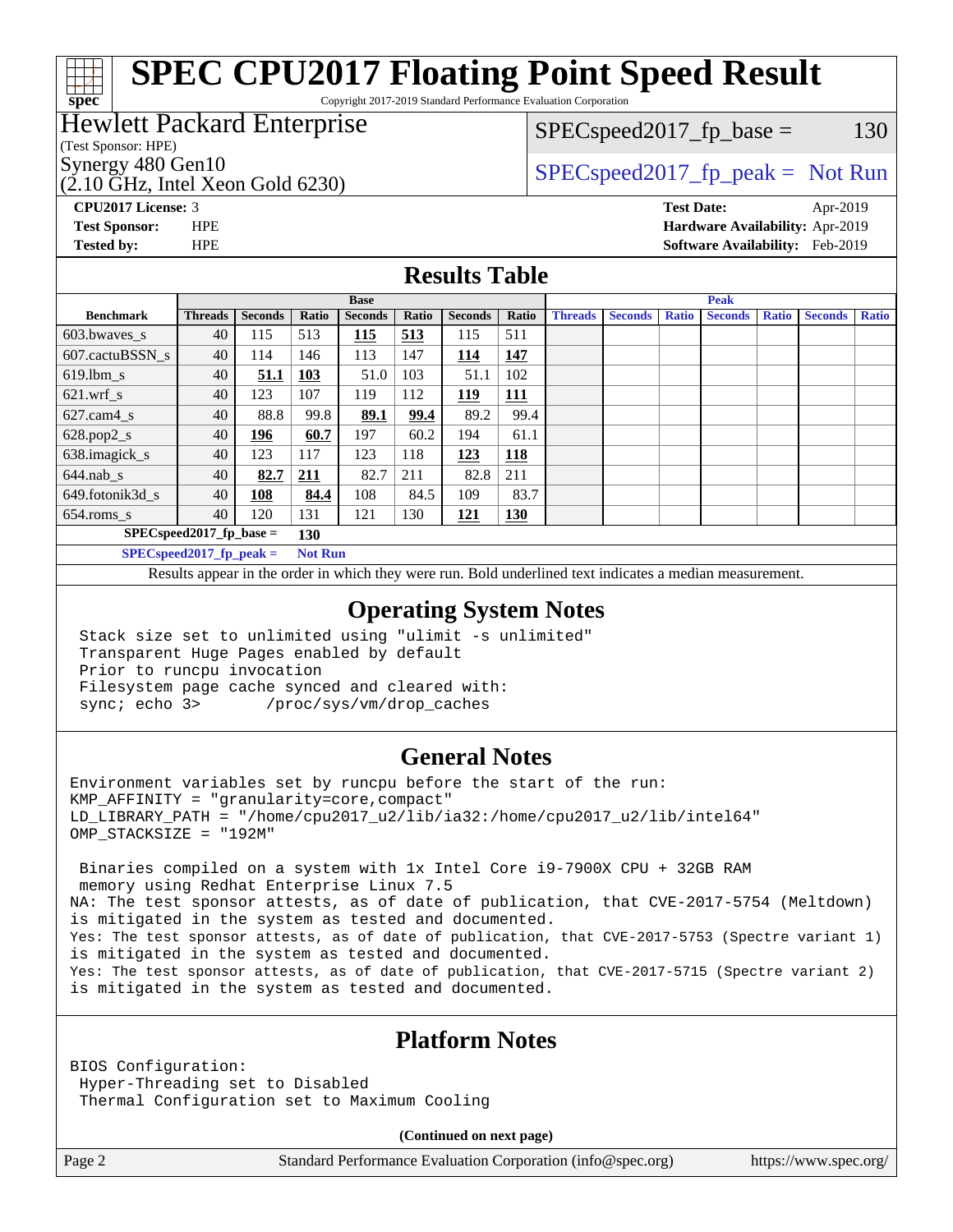# **[SPEC CPU2017 Floating Point Speed Result](http://www.spec.org/auto/cpu2017/Docs/result-fields.html#SPECCPU2017FloatingPointSpeedResult)**

Copyright 2017-2019 Standard Performance Evaluation Corporation

### Hewlett Packard Enterprise

 $SPEC speed2017_fp\_base = 130$ 

# (Test Sponsor: HPE)

(2.10 GHz, Intel Xeon Gold 6230)

Synergy 480 Gen10  $SPEC speed2017$  fp\_peak = Not Run

**[spec](http://www.spec.org/)**

**[CPU2017 License:](http://www.spec.org/auto/cpu2017/Docs/result-fields.html#CPU2017License)** 3 **[Test Date:](http://www.spec.org/auto/cpu2017/Docs/result-fields.html#TestDate)** Apr-2019 **[Test Sponsor:](http://www.spec.org/auto/cpu2017/Docs/result-fields.html#TestSponsor)** HPE **[Hardware Availability:](http://www.spec.org/auto/cpu2017/Docs/result-fields.html#HardwareAvailability)** Apr-2019 **[Tested by:](http://www.spec.org/auto/cpu2017/Docs/result-fields.html#Testedby)** HPE **[Software Availability:](http://www.spec.org/auto/cpu2017/Docs/result-fields.html#SoftwareAvailability)** Feb-2019

### **[Platform Notes \(Continued\)](http://www.spec.org/auto/cpu2017/Docs/result-fields.html#PlatformNotes)**

Page 3 Standard Performance Evaluation Corporation [\(info@spec.org\)](mailto:info@spec.org) <https://www.spec.org/> Memory Patrol Scrubbing set to Disabled LLC Prefetch set to Enabled LLC Dead Line Allocation set to Disabled Enhanced Processor Performance set to Enabled Workload Profile set to General Peak Frequency Compute Energy/Performance Bias set to Balanced Power Workload Profile set to Custom Numa Group Size Optimization set to Flat Intel UPI Link Power Management set to Enabled Sysinfo program /home/cpu2017\_u2/bin/sysinfo Rev: r5974 of 2018-05-19 9bcde8f2999c33d61f64985e45859ea9 running on sy480g10-2 Sat Apr 13 04:08:35 2019 SUT (System Under Test) info as seen by some common utilities. For more information on this section, see <https://www.spec.org/cpu2017/Docs/config.html#sysinfo> From /proc/cpuinfo model name : Intel(R) Xeon(R) Gold 6230 CPU @ 2.10GHz 2 "physical id"s (chips) 40 "processors" cores, siblings (Caution: counting these is hw and system dependent. The following excerpts from /proc/cpuinfo might not be reliable. Use with caution.) cpu cores : 20 siblings : 20 physical 0: cores 0 1 2 3 4 8 9 10 11 12 16 17 18 19 20 24 25 26 27 28 physical 1: cores 0 1 2 3 4 8 9 10 11 12 16 17 18 19 20 24 25 26 27 28 From lscpu: Architecture: x86\_64 CPU op-mode(s): 32-bit, 64-bit Byte Order: Little Endian  $CPU(s):$  40 On-line CPU(s) list: 0-39 Thread(s) per core: 1 Core(s) per socket: 20 Socket(s): 2 NUMA node(s): 2 Vendor ID: GenuineIntel CPU family: 6 Model: 85 Model name: Intel(R) Xeon(R) Gold 6230 CPU @ 2.10GHz Stepping: 6 CPU MHz: 2100.000 BogoMIPS: 4200.00 Virtualization: VT-x L1d cache: 32K **(Continued on next page)**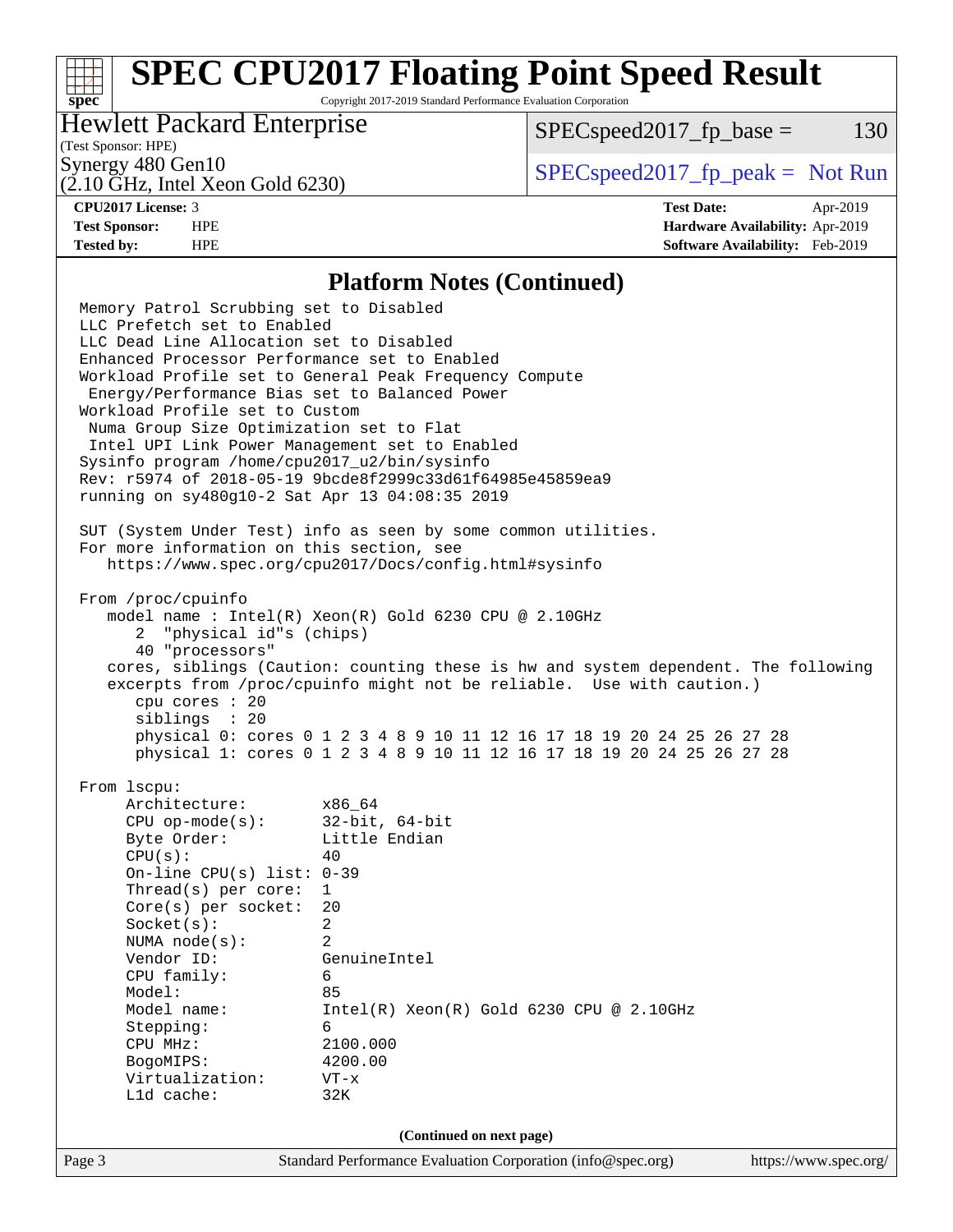### Page 4 Standard Performance Evaluation Corporation [\(info@spec.org\)](mailto:info@spec.org) <https://www.spec.org/> **[spec](http://www.spec.org/) [SPEC CPU2017 Floating Point Speed Result](http://www.spec.org/auto/cpu2017/Docs/result-fields.html#SPECCPU2017FloatingPointSpeedResult)** Copyright 2017-2019 Standard Performance Evaluation Corporation (Test Sponsor: HPE) Hewlett Packard Enterprise (2.10 GHz, Intel Xeon Gold 6230) Synergy 480 Gen10  $S^{per}$  [SPECspeed2017\\_fp\\_peak =](http://www.spec.org/auto/cpu2017/Docs/result-fields.html#SPECspeed2017fppeak) Not Run  $SPEC speed2017_fp\_base = 130$ **[CPU2017 License:](http://www.spec.org/auto/cpu2017/Docs/result-fields.html#CPU2017License)** 3 **[Test Date:](http://www.spec.org/auto/cpu2017/Docs/result-fields.html#TestDate)** Apr-2019 **[Test Sponsor:](http://www.spec.org/auto/cpu2017/Docs/result-fields.html#TestSponsor)** HPE **[Hardware Availability:](http://www.spec.org/auto/cpu2017/Docs/result-fields.html#HardwareAvailability)** Apr-2019 **[Tested by:](http://www.spec.org/auto/cpu2017/Docs/result-fields.html#Testedby)** HPE **[Software Availability:](http://www.spec.org/auto/cpu2017/Docs/result-fields.html#SoftwareAvailability)** Feb-2019 **[Platform Notes \(Continued\)](http://www.spec.org/auto/cpu2017/Docs/result-fields.html#PlatformNotes)** L1i cache: 32K L2 cache: 1024K L3 cache: 28160K NUMA node0 CPU(s): 0-19 NUMA node1 CPU(s): 20-39 Flags: fpu vme de pse tsc msr pae mce cx8 apic sep mtrr pge mca cmov pat pse36 clflush dts acpi mmx fxsr sse sse2 ss ht tm pbe syscall nx pdpe1gb rdtscp lm constant\_tsc art arch\_perfmon pebs bts rep\_good nopl xtopology nonstop\_tsc cpuid aperfmperf tsc\_known\_freq pni pclmulqdq dtes64 monitor ds\_cpl vmx smx est tm2 ssse3 sdbg fma cx16 xtpr pdcm pcid dca sse4\_1 sse4\_2 x2apic movbe popcnt tsc\_deadline\_timer aes xsave avx f16c rdrand lahf\_lm abm 3dnowprefetch cpuid\_fault epb cat\_l3 cdp\_l3 invpcid\_single intel\_ppin mba tpr\_shadow vnmi flexpriority ept vpid fsgsbase tsc\_adjust bmi1 hle avx2 smep bmi2 erms invpcid rtm cqm mpx rdt\_a avx512f avx512dq rdseed adx smap clflushopt clwb intel\_pt avx512cd avx512bw avx512vl xsaveopt xsavec xgetbv1 xsaves cqm\_llc cqm\_occup\_llc cqm\_mbm\_total cqm\_mbm\_local ibpb ibrs stibp dtherm ida arat pln pts pku ospke avx512\_vnni arch\_capabilities ssbd /proc/cpuinfo cache data cache size : 28160 KB From numactl --hardware WARNING: a numactl 'node' might or might not correspond to a physical chip. available: 2 nodes (0-1) node 0 cpus: 0 1 2 3 4 5 6 7 8 9 10 11 12 13 14 15 16 17 18 19 node 0 size: 193017 MB node 0 free: 192420 MB node 1 cpus: 20 21 22 23 24 25 26 27 28 29 30 31 32 33 34 35 36 37 38 39 node 1 size: 193334 MB node 1 free: 193143 MB node distances: node 0 1  $0: 10 21$  1: 21 10 From /proc/meminfo MemTotal: 395624040 kB HugePages\_Total: 0 Hugepagesize: 2048 kB From /etc/\*release\* /etc/\*version\* os-release: NAME="SLES" VERSION="15" VERSION\_ID="15" PRETTY\_NAME="SUSE Linux Enterprise Server 15" ID="sles" ID\_LIKE="suse" **(Continued on next page)**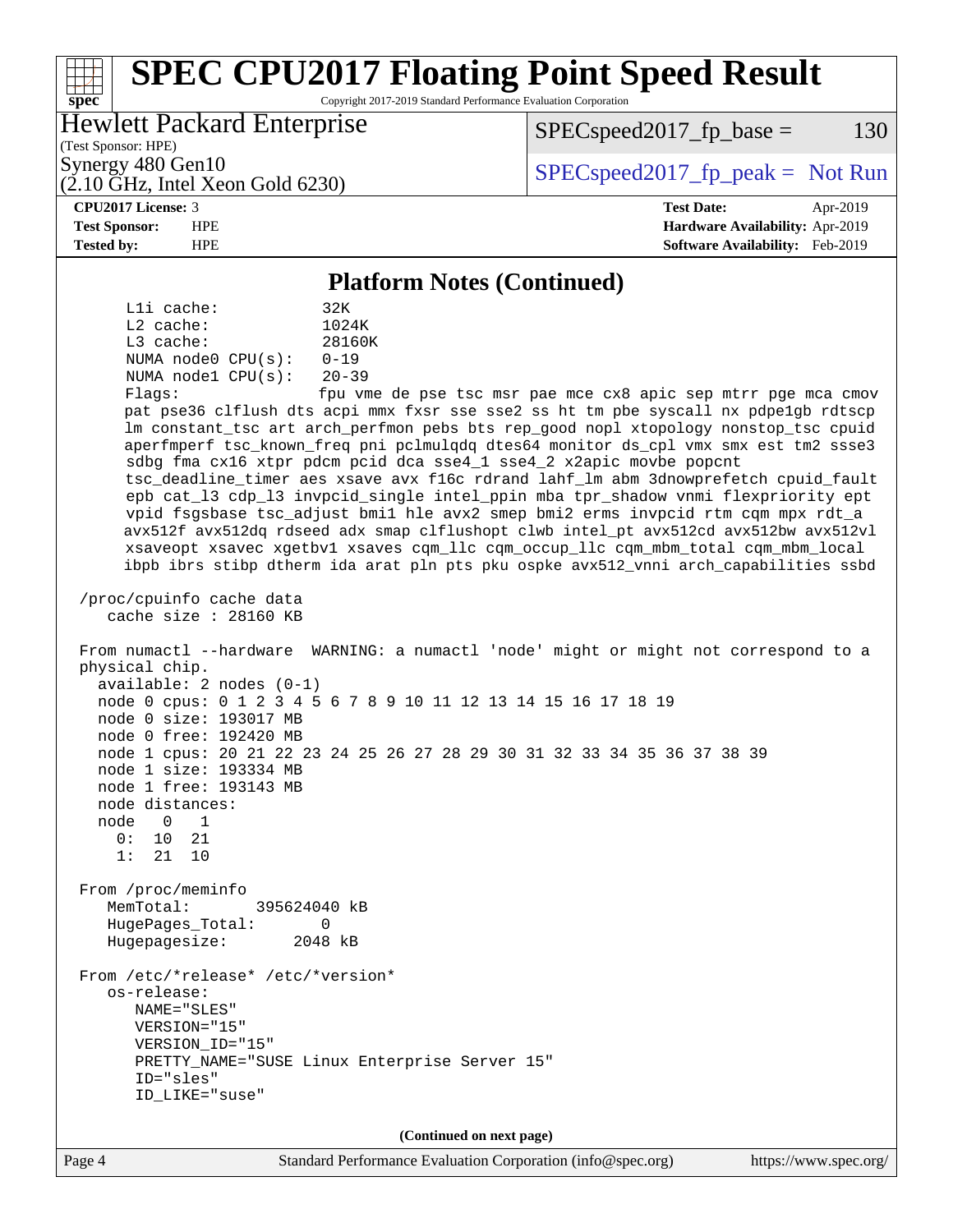### **[spec](http://www.spec.org/) [SPEC CPU2017 Floating Point Speed Result](http://www.spec.org/auto/cpu2017/Docs/result-fields.html#SPECCPU2017FloatingPointSpeedResult)** Copyright 2017-2019 Standard Performance Evaluation Corporation (Test Sponsor: HPE) Hewlett Packard Enterprise  $(2.10 \text{ GHz}, \text{Intel Xeon}$  Gold 6230) Synergy 480 Gen10  $S^{per}$  [SPECspeed2017\\_fp\\_peak =](http://www.spec.org/auto/cpu2017/Docs/result-fields.html#SPECspeed2017fppeak) Not Run  $SPEC speed2017_fp\_base = 130$ **[CPU2017 License:](http://www.spec.org/auto/cpu2017/Docs/result-fields.html#CPU2017License)** 3 **[Test Date:](http://www.spec.org/auto/cpu2017/Docs/result-fields.html#TestDate)** Apr-2019 **[Test Sponsor:](http://www.spec.org/auto/cpu2017/Docs/result-fields.html#TestSponsor)** HPE **[Hardware Availability:](http://www.spec.org/auto/cpu2017/Docs/result-fields.html#HardwareAvailability)** Apr-2019 **[Tested by:](http://www.spec.org/auto/cpu2017/Docs/result-fields.html#Testedby)** HPE **[Software Availability:](http://www.spec.org/auto/cpu2017/Docs/result-fields.html#SoftwareAvailability)** Feb-2019 **[Platform Notes \(Continued\)](http://www.spec.org/auto/cpu2017/Docs/result-fields.html#PlatformNotes)** ANSI\_COLOR="0;32" CPE\_NAME="cpe:/o:suse:sles:15" uname -a: Linux sy480g10-2 4.12.14-23-default #1 SMP Tue May 29 21:04:44 UTC 2018 (cd0437b) x86\_64 x86\_64 x86\_64 GNU/Linux Kernel self-reported vulnerability status: CVE-2017-5754 (Meltdown): Not affected CVE-2017-5753 (Spectre variant 1): Mitigation: \_\_user pointer sanitization CVE-2017-5715 (Spectre variant 2): Mitigation: Indirect Branch Restricted Speculation, IBPB, IBRS\_FW run-level 3 Apr 13 04:06 SPEC is set to: /home/cpu2017\_u2 Filesystem Type Size Used Avail Use% Mounted on /dev/sdb2 btrfs 371G 88G 282G 24% /home Additional information from dmidecode follows. WARNING: Use caution when you interpret this section. The 'dmidecode' program reads system data which is "intended to allow hardware to be accurately determined", but the intent may not be met, as there are frequent changes to hardware, firmware, and the "DMTF SMBIOS" standard. BIOS HPE I42 02/02/2019 Memory: 24x UNKNOWN NOT AVAILABLE 16 GB 2 rank 2933 (End of data from sysinfo program) **[Compiler Version Notes](http://www.spec.org/auto/cpu2017/Docs/result-fields.html#CompilerVersionNotes)** ============================================================================== CC 619.lbm\_s(base) 638.imagick\_s(base) 644.nab\_s(base) ------------------------------------------------------------------------------ Intel(R) C Intel(R) 64 Compiler for applications running on Intel(R)  $64$ , Version 19.0.2.187 Build 20190117 Copyright (C) 1985-2019 Intel Corporation. All rights reserved. ------------------------------------------------------------------------------ ============================================================================== FC 607.cactuBSSN\_s(base) ------------------------------------------------------------------------------ Intel(R) C++ Intel(R) 64 Compiler for applications running on Intel(R) 64, Version 19.0.2.187 Build 20190117 Copyright (C) 1985-2019 Intel Corporation. All rights reserved. **(Continued on next page)**

|--|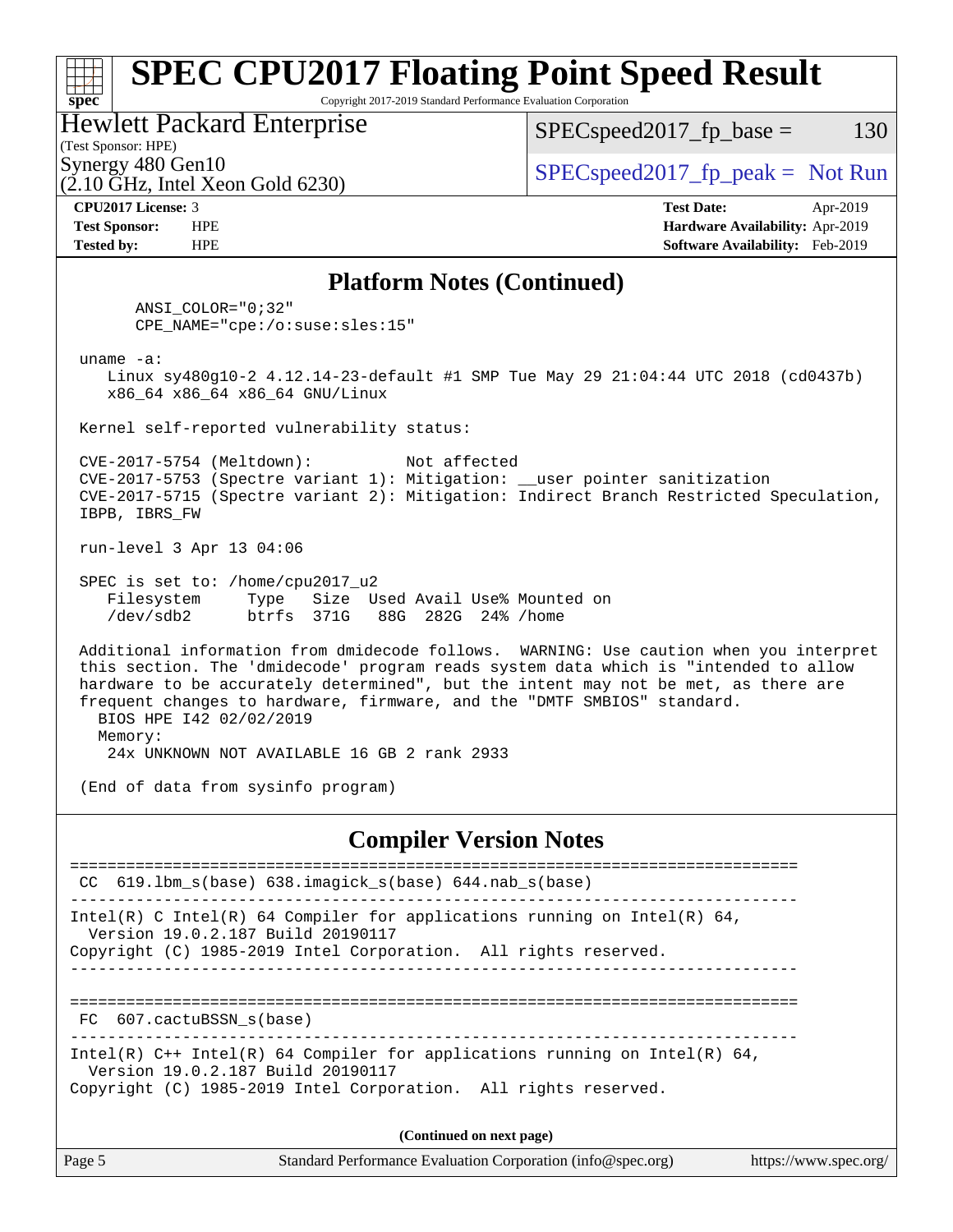# **[spec](http://www.spec.org/)**

# **[SPEC CPU2017 Floating Point Speed Result](http://www.spec.org/auto/cpu2017/Docs/result-fields.html#SPECCPU2017FloatingPointSpeedResult)**

Copyright 2017-2019 Standard Performance Evaluation Corporation

Hewlett Packard Enterprise

 $SPEC speed2017_fp\_base = 130$ 

(Test Sponsor: HPE)

Synergy 480 Gen10<br>  $SPEC speed2017<sub>rfp</sub> peak = Not Run$ 

# $(2.10 \text{ GHz}, \text{Intel Xeon Gold } 6230)$

**[CPU2017 License:](http://www.spec.org/auto/cpu2017/Docs/result-fields.html#CPU2017License)** 3 **[Test Date:](http://www.spec.org/auto/cpu2017/Docs/result-fields.html#TestDate)** Apr-2019 **[Test Sponsor:](http://www.spec.org/auto/cpu2017/Docs/result-fields.html#TestSponsor)** HPE **[Hardware Availability:](http://www.spec.org/auto/cpu2017/Docs/result-fields.html#HardwareAvailability)** Apr-2019 **[Tested by:](http://www.spec.org/auto/cpu2017/Docs/result-fields.html#Testedby)** HPE **[Software Availability:](http://www.spec.org/auto/cpu2017/Docs/result-fields.html#SoftwareAvailability)** Feb-2019

### **[Compiler Version Notes \(Continued\)](http://www.spec.org/auto/cpu2017/Docs/result-fields.html#CompilerVersionNotes)**

# **[Base Compiler Invocation](http://www.spec.org/auto/cpu2017/Docs/result-fields.html#BaseCompilerInvocation)**

[C benchmarks](http://www.spec.org/auto/cpu2017/Docs/result-fields.html#Cbenchmarks):  $\text{icc}$  -m64 -std=c11 [Fortran benchmarks](http://www.spec.org/auto/cpu2017/Docs/result-fields.html#Fortranbenchmarks): [ifort -m64](http://www.spec.org/cpu2017/results/res2019q2/cpu2017-20190429-13082.flags.html#user_FCbase_intel_ifort_64bit_24f2bb282fbaeffd6157abe4f878425411749daecae9a33200eee2bee2fe76f3b89351d69a8130dd5949958ce389cf37ff59a95e7a40d588e8d3a57e0c3fd751) [Benchmarks using both Fortran and C](http://www.spec.org/auto/cpu2017/Docs/result-fields.html#BenchmarksusingbothFortranandC): [ifort -m64](http://www.spec.org/cpu2017/results/res2019q2/cpu2017-20190429-13082.flags.html#user_CC_FCbase_intel_ifort_64bit_24f2bb282fbaeffd6157abe4f878425411749daecae9a33200eee2bee2fe76f3b89351d69a8130dd5949958ce389cf37ff59a95e7a40d588e8d3a57e0c3fd751) [icc -m64 -std=c11](http://www.spec.org/cpu2017/results/res2019q2/cpu2017-20190429-13082.flags.html#user_CC_FCbase_intel_icc_64bit_c11_33ee0cdaae7deeeab2a9725423ba97205ce30f63b9926c2519791662299b76a0318f32ddfffdc46587804de3178b4f9328c46fa7c2b0cd779d7a61945c91cd35) [Benchmarks using Fortran, C, and C++:](http://www.spec.org/auto/cpu2017/Docs/result-fields.html#BenchmarksusingFortranCandCXX) [icpc -m64](http://www.spec.org/cpu2017/results/res2019q2/cpu2017-20190429-13082.flags.html#user_CC_CXX_FCbase_intel_icpc_64bit_4ecb2543ae3f1412ef961e0650ca070fec7b7afdcd6ed48761b84423119d1bf6bdf5cad15b44d48e7256388bc77273b966e5eb805aefd121eb22e9299b2ec9d9) [icc -m64 -std=c11](http://www.spec.org/cpu2017/results/res2019q2/cpu2017-20190429-13082.flags.html#user_CC_CXX_FCbase_intel_icc_64bit_c11_33ee0cdaae7deeeab2a9725423ba97205ce30f63b9926c2519791662299b76a0318f32ddfffdc46587804de3178b4f9328c46fa7c2b0cd779d7a61945c91cd35) [ifort -m64](http://www.spec.org/cpu2017/results/res2019q2/cpu2017-20190429-13082.flags.html#user_CC_CXX_FCbase_intel_ifort_64bit_24f2bb282fbaeffd6157abe4f878425411749daecae9a33200eee2bee2fe76f3b89351d69a8130dd5949958ce389cf37ff59a95e7a40d588e8d3a57e0c3fd751)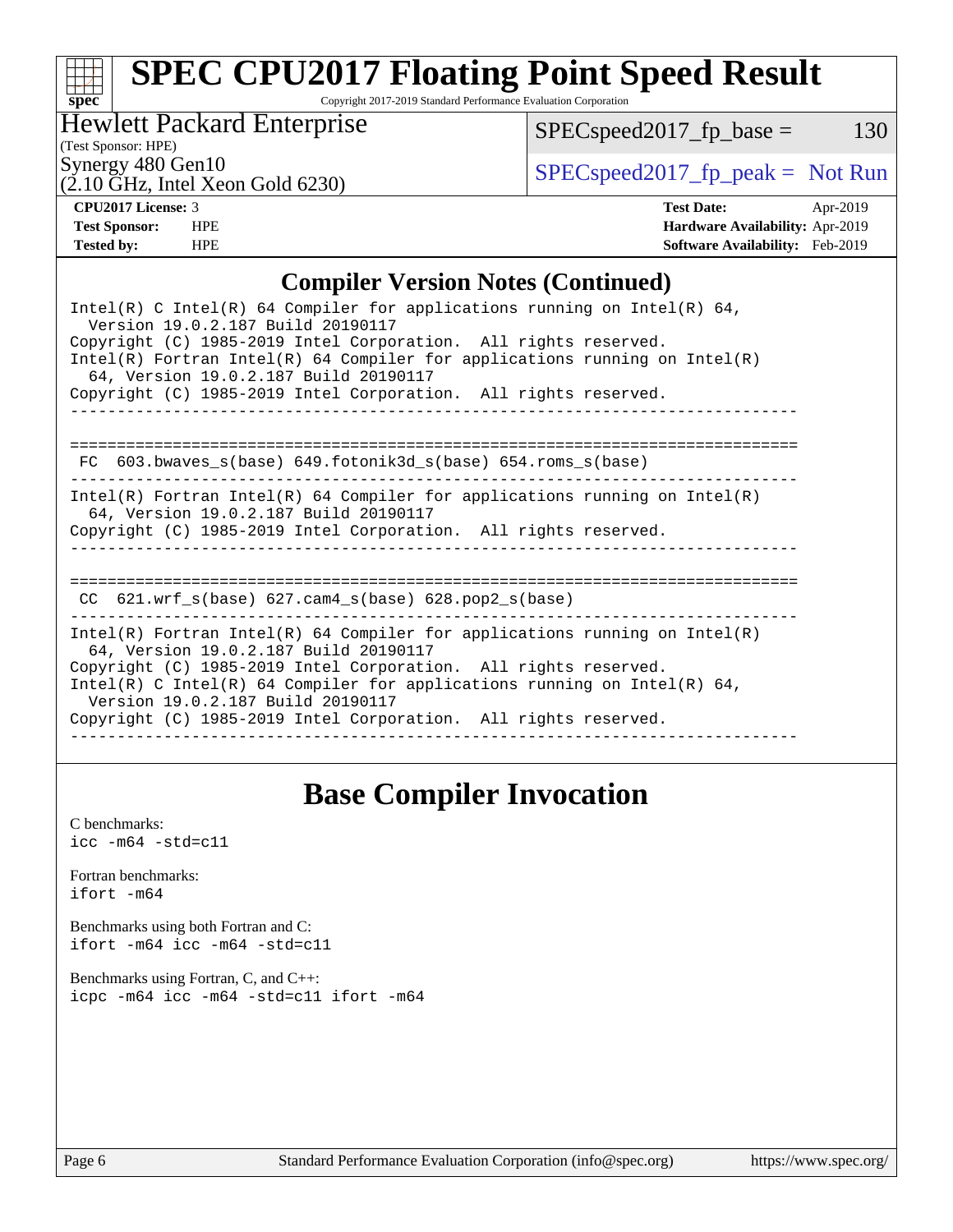# **[SPEC CPU2017 Floating Point Speed Result](http://www.spec.org/auto/cpu2017/Docs/result-fields.html#SPECCPU2017FloatingPointSpeedResult)**

Copyright 2017-2019 Standard Performance Evaluation Corporation

### Hewlett Packard Enterprise

 $SPEC speed2017_fp\_base = 130$ 

(Test Sponsor: HPE)

(2.10 GHz, Intel Xeon Gold 6230)

Synergy 480 Gen10  $S^{per}$  [SPECspeed2017\\_fp\\_peak =](http://www.spec.org/auto/cpu2017/Docs/result-fields.html#SPECspeed2017fppeak) Not Run

**[spec](http://www.spec.org/)**

**[CPU2017 License:](http://www.spec.org/auto/cpu2017/Docs/result-fields.html#CPU2017License)** 3 **[Test Date:](http://www.spec.org/auto/cpu2017/Docs/result-fields.html#TestDate)** Apr-2019 **[Test Sponsor:](http://www.spec.org/auto/cpu2017/Docs/result-fields.html#TestSponsor)** HPE **[Hardware Availability:](http://www.spec.org/auto/cpu2017/Docs/result-fields.html#HardwareAvailability)** Apr-2019 **[Tested by:](http://www.spec.org/auto/cpu2017/Docs/result-fields.html#Testedby)** HPE **[Software Availability:](http://www.spec.org/auto/cpu2017/Docs/result-fields.html#SoftwareAvailability)** Feb-2019

# **[Base Portability Flags](http://www.spec.org/auto/cpu2017/Docs/result-fields.html#BasePortabilityFlags)**

 603.bwaves\_s: [-DSPEC\\_LP64](http://www.spec.org/cpu2017/results/res2019q2/cpu2017-20190429-13082.flags.html#suite_basePORTABILITY603_bwaves_s_DSPEC_LP64) 607.cactuBSSN\_s: [-DSPEC\\_LP64](http://www.spec.org/cpu2017/results/res2019q2/cpu2017-20190429-13082.flags.html#suite_basePORTABILITY607_cactuBSSN_s_DSPEC_LP64) 619.lbm\_s: [-DSPEC\\_LP64](http://www.spec.org/cpu2017/results/res2019q2/cpu2017-20190429-13082.flags.html#suite_basePORTABILITY619_lbm_s_DSPEC_LP64) 621.wrf\_s: [-DSPEC\\_LP64](http://www.spec.org/cpu2017/results/res2019q2/cpu2017-20190429-13082.flags.html#suite_basePORTABILITY621_wrf_s_DSPEC_LP64) [-DSPEC\\_CASE\\_FLAG](http://www.spec.org/cpu2017/results/res2019q2/cpu2017-20190429-13082.flags.html#b621.wrf_s_baseCPORTABILITY_DSPEC_CASE_FLAG) [-convert big\\_endian](http://www.spec.org/cpu2017/results/res2019q2/cpu2017-20190429-13082.flags.html#user_baseFPORTABILITY621_wrf_s_convert_big_endian_c3194028bc08c63ac5d04de18c48ce6d347e4e562e8892b8bdbdc0214820426deb8554edfa529a3fb25a586e65a3d812c835984020483e7e73212c4d31a38223) 627.cam4\_s: [-DSPEC\\_LP64](http://www.spec.org/cpu2017/results/res2019q2/cpu2017-20190429-13082.flags.html#suite_basePORTABILITY627_cam4_s_DSPEC_LP64) [-DSPEC\\_CASE\\_FLAG](http://www.spec.org/cpu2017/results/res2019q2/cpu2017-20190429-13082.flags.html#b627.cam4_s_baseCPORTABILITY_DSPEC_CASE_FLAG) 628.pop2\_s: [-DSPEC\\_LP64](http://www.spec.org/cpu2017/results/res2019q2/cpu2017-20190429-13082.flags.html#suite_basePORTABILITY628_pop2_s_DSPEC_LP64) [-DSPEC\\_CASE\\_FLAG](http://www.spec.org/cpu2017/results/res2019q2/cpu2017-20190429-13082.flags.html#b628.pop2_s_baseCPORTABILITY_DSPEC_CASE_FLAG) [-convert big\\_endian](http://www.spec.org/cpu2017/results/res2019q2/cpu2017-20190429-13082.flags.html#user_baseFPORTABILITY628_pop2_s_convert_big_endian_c3194028bc08c63ac5d04de18c48ce6d347e4e562e8892b8bdbdc0214820426deb8554edfa529a3fb25a586e65a3d812c835984020483e7e73212c4d31a38223) [-assume byterecl](http://www.spec.org/cpu2017/results/res2019q2/cpu2017-20190429-13082.flags.html#user_baseFPORTABILITY628_pop2_s_assume_byterecl_7e47d18b9513cf18525430bbf0f2177aa9bf368bc7a059c09b2c06a34b53bd3447c950d3f8d6c70e3faf3a05c8557d66a5798b567902e8849adc142926523472) 638.imagick\_s: [-DSPEC\\_LP64](http://www.spec.org/cpu2017/results/res2019q2/cpu2017-20190429-13082.flags.html#suite_basePORTABILITY638_imagick_s_DSPEC_LP64) 644.nab\_s: [-DSPEC\\_LP64](http://www.spec.org/cpu2017/results/res2019q2/cpu2017-20190429-13082.flags.html#suite_basePORTABILITY644_nab_s_DSPEC_LP64) 649.fotonik3d\_s: [-DSPEC\\_LP64](http://www.spec.org/cpu2017/results/res2019q2/cpu2017-20190429-13082.flags.html#suite_basePORTABILITY649_fotonik3d_s_DSPEC_LP64) 654.roms\_s: [-DSPEC\\_LP64](http://www.spec.org/cpu2017/results/res2019q2/cpu2017-20190429-13082.flags.html#suite_basePORTABILITY654_roms_s_DSPEC_LP64)

# **[Base Optimization Flags](http://www.spec.org/auto/cpu2017/Docs/result-fields.html#BaseOptimizationFlags)**

### [C benchmarks](http://www.spec.org/auto/cpu2017/Docs/result-fields.html#Cbenchmarks):

[-xCORE-AVX512](http://www.spec.org/cpu2017/results/res2019q2/cpu2017-20190429-13082.flags.html#user_CCbase_f-xCORE-AVX512) [-ipo](http://www.spec.org/cpu2017/results/res2019q2/cpu2017-20190429-13082.flags.html#user_CCbase_f-ipo) [-O3](http://www.spec.org/cpu2017/results/res2019q2/cpu2017-20190429-13082.flags.html#user_CCbase_f-O3) [-no-prec-div](http://www.spec.org/cpu2017/results/res2019q2/cpu2017-20190429-13082.flags.html#user_CCbase_f-no-prec-div) [-qopt-prefetch](http://www.spec.org/cpu2017/results/res2019q2/cpu2017-20190429-13082.flags.html#user_CCbase_f-qopt-prefetch)

[-ffinite-math-only](http://www.spec.org/cpu2017/results/res2019q2/cpu2017-20190429-13082.flags.html#user_CCbase_f_finite_math_only_cb91587bd2077682c4b38af759c288ed7c732db004271a9512da14a4f8007909a5f1427ecbf1a0fb78ff2a814402c6114ac565ca162485bbcae155b5e4258871) [-qopt-mem-layout-trans=4](http://www.spec.org/cpu2017/results/res2019q2/cpu2017-20190429-13082.flags.html#user_CCbase_f-qopt-mem-layout-trans_fa39e755916c150a61361b7846f310bcdf6f04e385ef281cadf3647acec3f0ae266d1a1d22d972a7087a248fd4e6ca390a3634700869573d231a252c784941a8) [-qopenmp](http://www.spec.org/cpu2017/results/res2019q2/cpu2017-20190429-13082.flags.html#user_CCbase_qopenmp_16be0c44f24f464004c6784a7acb94aca937f053568ce72f94b139a11c7c168634a55f6653758ddd83bcf7b8463e8028bb0b48b77bcddc6b78d5d95bb1df2967) [-DSPEC\\_OPENMP](http://www.spec.org/cpu2017/results/res2019q2/cpu2017-20190429-13082.flags.html#suite_CCbase_DSPEC_OPENMP) [-qopt-prefetch-issue-excl-hint](http://www.spec.org/cpu2017/results/res2019q2/cpu2017-20190429-13082.flags.html#user_CCbase_f-qopt-prefetch-issue-excl-hint) [-ansi-alias](http://www.spec.org/cpu2017/results/res2019q2/cpu2017-20190429-13082.flags.html#user_CCbase_f-ansi-alias) [-complex-limited-range](http://www.spec.org/cpu2017/results/res2019q2/cpu2017-20190429-13082.flags.html#user_CCbase_f-complex-limited-range)

### [Fortran benchmarks](http://www.spec.org/auto/cpu2017/Docs/result-fields.html#Fortranbenchmarks):

[-DSPEC\\_OPENMP](http://www.spec.org/cpu2017/results/res2019q2/cpu2017-20190429-13082.flags.html#suite_FCbase_DSPEC_OPENMP) [-xCORE-AVX512](http://www.spec.org/cpu2017/results/res2019q2/cpu2017-20190429-13082.flags.html#user_FCbase_f-xCORE-AVX512) [-ipo](http://www.spec.org/cpu2017/results/res2019q2/cpu2017-20190429-13082.flags.html#user_FCbase_f-ipo) [-O3](http://www.spec.org/cpu2017/results/res2019q2/cpu2017-20190429-13082.flags.html#user_FCbase_f-O3) [-no-prec-div](http://www.spec.org/cpu2017/results/res2019q2/cpu2017-20190429-13082.flags.html#user_FCbase_f-no-prec-div) [-qopt-prefetch](http://www.spec.org/cpu2017/results/res2019q2/cpu2017-20190429-13082.flags.html#user_FCbase_f-qopt-prefetch) [-ffinite-math-only](http://www.spec.org/cpu2017/results/res2019q2/cpu2017-20190429-13082.flags.html#user_FCbase_f_finite_math_only_cb91587bd2077682c4b38af759c288ed7c732db004271a9512da14a4f8007909a5f1427ecbf1a0fb78ff2a814402c6114ac565ca162485bbcae155b5e4258871) [-qopt-mem-layout-trans=4](http://www.spec.org/cpu2017/results/res2019q2/cpu2017-20190429-13082.flags.html#user_FCbase_f-qopt-mem-layout-trans_fa39e755916c150a61361b7846f310bcdf6f04e385ef281cadf3647acec3f0ae266d1a1d22d972a7087a248fd4e6ca390a3634700869573d231a252c784941a8) [-qopenmp](http://www.spec.org/cpu2017/results/res2019q2/cpu2017-20190429-13082.flags.html#user_FCbase_qopenmp_16be0c44f24f464004c6784a7acb94aca937f053568ce72f94b139a11c7c168634a55f6653758ddd83bcf7b8463e8028bb0b48b77bcddc6b78d5d95bb1df2967) [-qopt-prefetch-issue-excl-hint](http://www.spec.org/cpu2017/results/res2019q2/cpu2017-20190429-13082.flags.html#user_FCbase_f-qopt-prefetch-issue-excl-hint) [-ansi-alias](http://www.spec.org/cpu2017/results/res2019q2/cpu2017-20190429-13082.flags.html#user_FCbase_f-ansi-alias) [-complex-limited-range](http://www.spec.org/cpu2017/results/res2019q2/cpu2017-20190429-13082.flags.html#user_FCbase_f-complex-limited-range) [-nostandard-realloc-lhs](http://www.spec.org/cpu2017/results/res2019q2/cpu2017-20190429-13082.flags.html#user_FCbase_f_2003_std_realloc_82b4557e90729c0f113870c07e44d33d6f5a304b4f63d4c15d2d0f1fab99f5daaed73bdb9275d9ae411527f28b936061aa8b9c8f2d63842963b95c9dd6426b8a)

[Benchmarks using both Fortran and C](http://www.spec.org/auto/cpu2017/Docs/result-fields.html#BenchmarksusingbothFortranandC):

[-xCORE-AVX512](http://www.spec.org/cpu2017/results/res2019q2/cpu2017-20190429-13082.flags.html#user_CC_FCbase_f-xCORE-AVX512) [-ipo](http://www.spec.org/cpu2017/results/res2019q2/cpu2017-20190429-13082.flags.html#user_CC_FCbase_f-ipo) [-O3](http://www.spec.org/cpu2017/results/res2019q2/cpu2017-20190429-13082.flags.html#user_CC_FCbase_f-O3) [-no-prec-div](http://www.spec.org/cpu2017/results/res2019q2/cpu2017-20190429-13082.flags.html#user_CC_FCbase_f-no-prec-div) [-qopt-prefetch](http://www.spec.org/cpu2017/results/res2019q2/cpu2017-20190429-13082.flags.html#user_CC_FCbase_f-qopt-prefetch) [-ffinite-math-only](http://www.spec.org/cpu2017/results/res2019q2/cpu2017-20190429-13082.flags.html#user_CC_FCbase_f_finite_math_only_cb91587bd2077682c4b38af759c288ed7c732db004271a9512da14a4f8007909a5f1427ecbf1a0fb78ff2a814402c6114ac565ca162485bbcae155b5e4258871) [-qopt-mem-layout-trans=4](http://www.spec.org/cpu2017/results/res2019q2/cpu2017-20190429-13082.flags.html#user_CC_FCbase_f-qopt-mem-layout-trans_fa39e755916c150a61361b7846f310bcdf6f04e385ef281cadf3647acec3f0ae266d1a1d22d972a7087a248fd4e6ca390a3634700869573d231a252c784941a8) [-qopenmp](http://www.spec.org/cpu2017/results/res2019q2/cpu2017-20190429-13082.flags.html#user_CC_FCbase_qopenmp_16be0c44f24f464004c6784a7acb94aca937f053568ce72f94b139a11c7c168634a55f6653758ddd83bcf7b8463e8028bb0b48b77bcddc6b78d5d95bb1df2967) [-DSPEC\\_OPENMP](http://www.spec.org/cpu2017/results/res2019q2/cpu2017-20190429-13082.flags.html#suite_CC_FCbase_DSPEC_OPENMP) [-qopt-prefetch-issue-excl-hint](http://www.spec.org/cpu2017/results/res2019q2/cpu2017-20190429-13082.flags.html#user_CC_FCbase_f-qopt-prefetch-issue-excl-hint) [-ansi-alias](http://www.spec.org/cpu2017/results/res2019q2/cpu2017-20190429-13082.flags.html#user_CC_FCbase_f-ansi-alias) [-complex-limited-range](http://www.spec.org/cpu2017/results/res2019q2/cpu2017-20190429-13082.flags.html#user_CC_FCbase_f-complex-limited-range) [-nostandard-realloc-lhs](http://www.spec.org/cpu2017/results/res2019q2/cpu2017-20190429-13082.flags.html#user_CC_FCbase_f_2003_std_realloc_82b4557e90729c0f113870c07e44d33d6f5a304b4f63d4c15d2d0f1fab99f5daaed73bdb9275d9ae411527f28b936061aa8b9c8f2d63842963b95c9dd6426b8a)

[Benchmarks using Fortran, C, and C++:](http://www.spec.org/auto/cpu2017/Docs/result-fields.html#BenchmarksusingFortranCandCXX)

[-xCORE-AVX512](http://www.spec.org/cpu2017/results/res2019q2/cpu2017-20190429-13082.flags.html#user_CC_CXX_FCbase_f-xCORE-AVX512) [-ipo](http://www.spec.org/cpu2017/results/res2019q2/cpu2017-20190429-13082.flags.html#user_CC_CXX_FCbase_f-ipo) [-O3](http://www.spec.org/cpu2017/results/res2019q2/cpu2017-20190429-13082.flags.html#user_CC_CXX_FCbase_f-O3) [-no-prec-div](http://www.spec.org/cpu2017/results/res2019q2/cpu2017-20190429-13082.flags.html#user_CC_CXX_FCbase_f-no-prec-div) [-qopt-prefetch](http://www.spec.org/cpu2017/results/res2019q2/cpu2017-20190429-13082.flags.html#user_CC_CXX_FCbase_f-qopt-prefetch) [-ffinite-math-only](http://www.spec.org/cpu2017/results/res2019q2/cpu2017-20190429-13082.flags.html#user_CC_CXX_FCbase_f_finite_math_only_cb91587bd2077682c4b38af759c288ed7c732db004271a9512da14a4f8007909a5f1427ecbf1a0fb78ff2a814402c6114ac565ca162485bbcae155b5e4258871) [-qopt-mem-layout-trans=4](http://www.spec.org/cpu2017/results/res2019q2/cpu2017-20190429-13082.flags.html#user_CC_CXX_FCbase_f-qopt-mem-layout-trans_fa39e755916c150a61361b7846f310bcdf6f04e385ef281cadf3647acec3f0ae266d1a1d22d972a7087a248fd4e6ca390a3634700869573d231a252c784941a8) [-qopenmp](http://www.spec.org/cpu2017/results/res2019q2/cpu2017-20190429-13082.flags.html#user_CC_CXX_FCbase_qopenmp_16be0c44f24f464004c6784a7acb94aca937f053568ce72f94b139a11c7c168634a55f6653758ddd83bcf7b8463e8028bb0b48b77bcddc6b78d5d95bb1df2967) [-DSPEC\\_OPENMP](http://www.spec.org/cpu2017/results/res2019q2/cpu2017-20190429-13082.flags.html#suite_CC_CXX_FCbase_DSPEC_OPENMP) [-qopt-prefetch-issue-excl-hint](http://www.spec.org/cpu2017/results/res2019q2/cpu2017-20190429-13082.flags.html#user_CC_CXX_FCbase_f-qopt-prefetch-issue-excl-hint) [-ansi-alias](http://www.spec.org/cpu2017/results/res2019q2/cpu2017-20190429-13082.flags.html#user_CC_CXX_FCbase_f-ansi-alias) [-complex-limited-range](http://www.spec.org/cpu2017/results/res2019q2/cpu2017-20190429-13082.flags.html#user_CC_CXX_FCbase_f-complex-limited-range) [-nostandard-realloc-lhs](http://www.spec.org/cpu2017/results/res2019q2/cpu2017-20190429-13082.flags.html#user_CC_CXX_FCbase_f_2003_std_realloc_82b4557e90729c0f113870c07e44d33d6f5a304b4f63d4c15d2d0f1fab99f5daaed73bdb9275d9ae411527f28b936061aa8b9c8f2d63842963b95c9dd6426b8a)

The flags files that were used to format this result can be browsed at <http://www.spec.org/cpu2017/flags/HPE-Platform-Flags-Intel-V1.2-CLX-revA.html> <http://www.spec.org/cpu2017/flags/HPE-ic19.0u1-flags-linux64.2019-04-03.00.html>